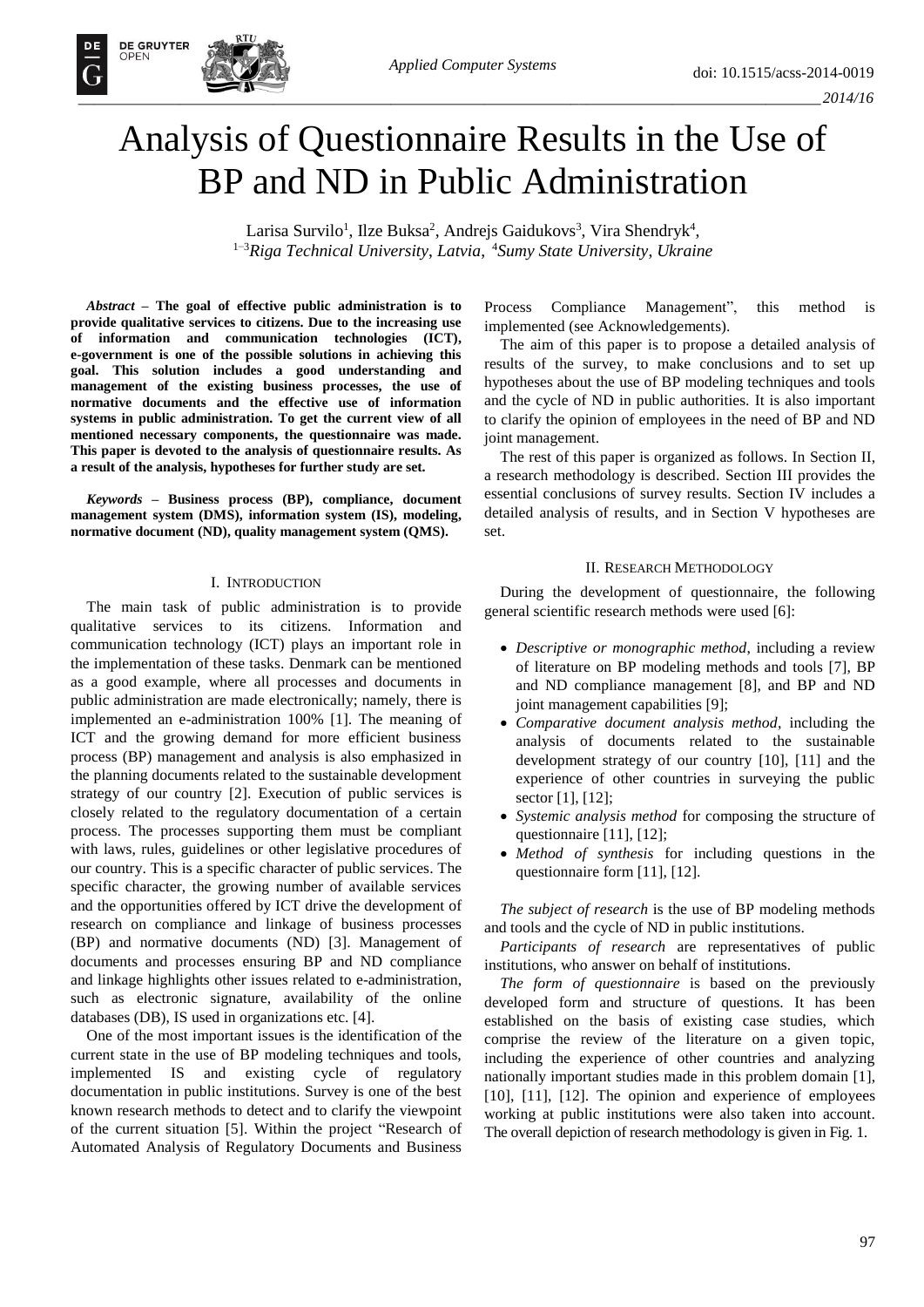

Fig. 1. Research steps to the knowledge acquisition about the current state on BP and ND in public administration.

There are 39 questions in the survey. Each question belongs to the appropriate subgroup according to the subject:

Group 1: Questions about the ND management.

Group 2: Questions about the process management.

Group 3: Questions about process modeling methods and tools. Group 4: Questions about the services provided by the institution.

Group 5: Questions about the institution.

Group 6: Questions about the respondents.

There are two types of answers to the questions in the questionnaire:

- *Quantitative answers* a choice from a number of alternatives; rating scale from 1 (lowest) to 5 (best);
- *Qualitative responses*, where respondents have the opportunity to give their views on a particular issue.

The survey was conducted electronically in a certain period of time using the opportunities offered by Google Docs. All submissions were received, stored and processed electronically.

# III. GENERAL CONCLUSIONS ABOUT THE RESULTS OF SURVEY

Process and ND management in public administration depends as on the number of services per day, complexity of processes, number of employees involved and their qualifications, as well as on the resources available for the implementation of processes.

The key findings of the analysis of survey results are as follows:

 Taking into account variety of development, use and storage of ND and processes; BP and ND joint management is an important issue in public institutions;

 Process documentation is already based on textual descriptions and diagrams (the leader is still the standard MS Office software); descriptions and diagrams are on the base of BP modeling tools, too. This allows making a conclusion that the implementation of BP modeling tools, including training in using them, would not cause much resistance between employees. Actually institutions are already working in this direction. There is a lack of standardized, uniform approach. The rational use of BP modeling methods and tools can help overlap this gap;

• Regardless of the software used, employees of institutions point to necessary improvements both in the specific document management systems and in implemented IS at all. Therefore, it would be very useful to make a research on the functionality of the implemented IS in organizations. Such a study would focus on advantages and disadvantages of IS, their relevance and potential opportunities to collaborate with BP modeling methods and tools;

 There are institutions that have already invested resources in the process automation, in the selection of appropriate tools and techniques. They have accumulated experience and knowledge. It would be worthwhile to acquire this knowledge and opinion of possible ND and BP joint management in public institutions (the survey data showed that there were only about 4 institutions);

• In a number of institutions, the management of ND and processes is left under the responsibility of the employee. It is not safe from the institution's point of view. However, it has encouraged employees to organize processes they are responsible for themselves;

 Hard copies of documents are still a quite popular way of storage in public institutions. Answers of respondents confirm that despite the fact that there are implemented DMS, documents are still kept in a paper form. It means that the purchase of IS does not guarantee an efficient and modern way of document production, use and storage;

 It is worth admitting that smaller institutions from regions have at least some knowledge about BP modeling. Some of them even have implemented ISO 9001 quality management system. At the same time, large institutions with a number of clients to be served per day over 500 do not have any experience and knowledge in this field;

• Survey results also showed that there was a variety of views not only between subordinate institutions of one ministry but also among workers within one institution. Content of answers depends also on the position of an employee. This could be due to the specific daily tasks and responsibility of each employee, namely, providing that some processes are more related to ND development, usage and storage;

 Working in the BP and ND joint management direction, leaders (directors, chairmen etc.) are interested in optimization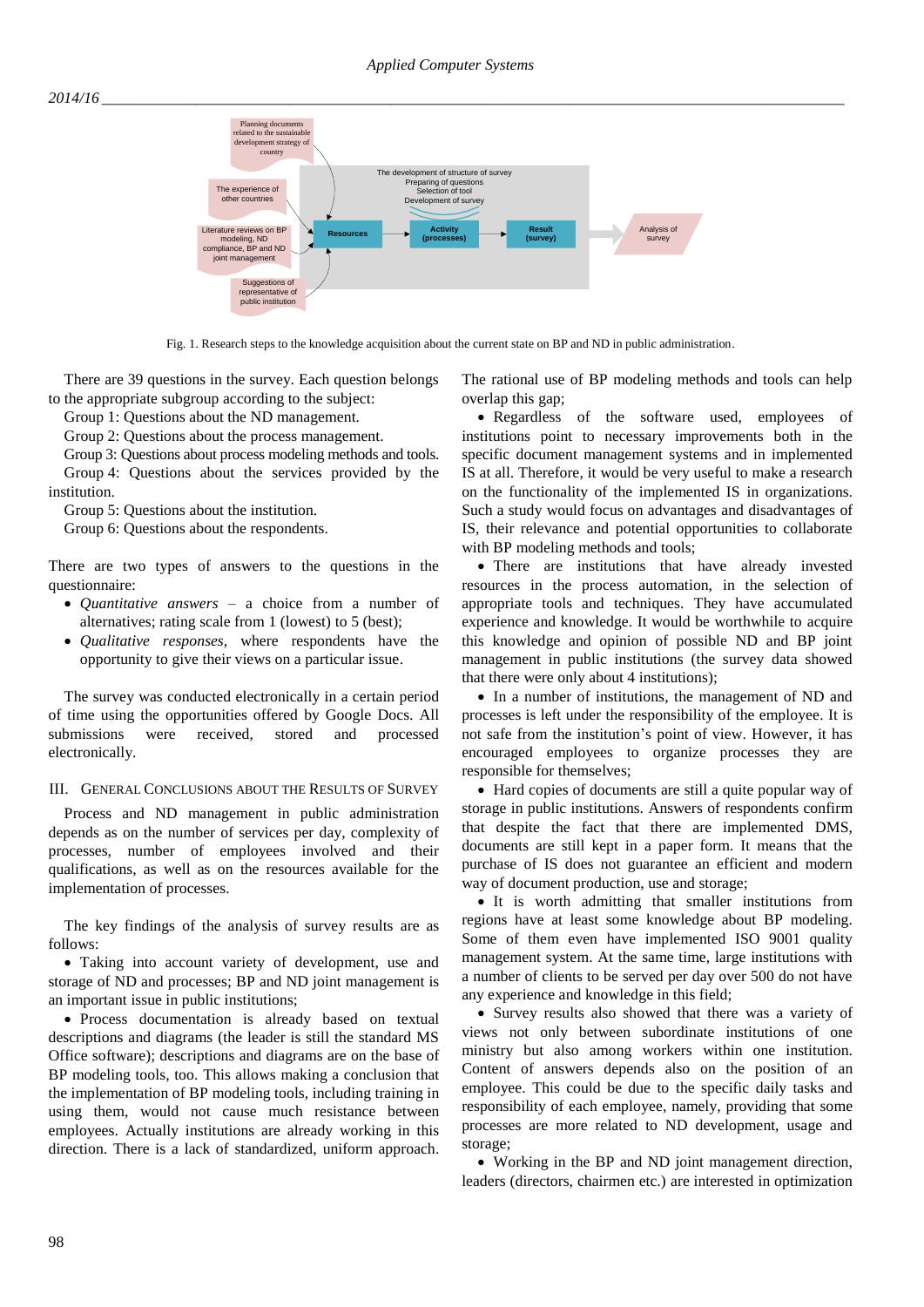of processes to deliver qualitative services to citizens, and it play a very important role. Questionnaire results showed that at some institutions employees were much more better informed about the processes of the institution than their leaders.

Analysis of quantitative responses of respondents correlates with reflections and recommendations given in qualitative responses. There are mentioned the most necessary needs:

 Search capabilities using different criteria (including void ND);

 Timely receiving of information about changes in ND, change management;

• Strong interconnectedness of all regulatory documentation;

 Centralized storage of all necessary information (documents, processes) electronically;

 Linking of ND with the services and related processes of the institution;

 Representation of mutual ties and dependencies of processes;

 Representation of process relationship with an appropriate ND;

 A common approach to the preparation of process documentation;

 Improving the functionality of the specific document management systems, IS;

- Integration of several IS;
- Coordination of processes using e-administration only;
- Complete transition to e-government;
- etc.

# IV. DETAILED ANALYSIS OF SURVEY RESULTS

#### *A. Selection and Number of Answered Questionnaires*

Notice of participation in the survey was sent to 49 government institutions. 249 questionnaires were received from subordinate public authorities of 13 ministries. 70% of respondents represented public authorities, 28% were from municipality, one response was received from the public corporation, and 4% indicated other answers.

Providing services to individuals (citizens) is the main task for 37% of respondents, then services for legal entities follow – 30%, and 25% of respondents indicated services to other government organizations.

### *B. The Use of BP Modeling Methods and Tools*

In general, knowledge and use of BP modeling methods and tools can be assessed as weak. This was confirmed by 92% of respondents who said that they had no experience of wellknown BP modeling tools (*such as Aris, Adonis, Cameo etc.*). Only 4 (1.6%) respondents had experience in the use of these tools. While 16 (6%) respondents reported that they had experience in the use of other tools (*such as Visio GRADE, iGrafX, Promod, etc.*) (See Fig. 2).



Fig. 2. The experience in the use of BP modeling tools.

Almost half of the respondents (43%) do not know what method the organization uses for process modeling, 28% of respondents have said that they have not used any method, 12% of responses are evenly spread between the EPC (Eventdriven Process Chain), BPMN (Business Process Modeling Notation) and UML (Unified Modeling Language) method, and the leading position in the choice of methods is taken by the Flowchart method (15%). Five (2%) respondents have noted other methods (*such as Promod, SIPOC, Desktime etc.*) (See Fig. 3).



Fig. 3. BP modeling method used by institutions.

Three respondents have the experience and the methods, but there is no tool where they can apply their skills. Interesting to note that all of the 80 (32%) respondents whose institutions use some methods, nearly half (39) have marked a method, but there is no experience and also no tool implemented by this institution. It is possible that the method they use is supported by the implemented IS (DMS, record-keeping system, etc.), or the employees themselves have worked out a way how they implement a method in a standard software like MS Word, MS Visio etc.

*\_\_\_\_\_\_\_\_\_\_\_\_\_\_\_\_\_\_\_\_\_\_\_\_\_\_\_\_\_\_\_\_\_\_\_\_\_\_\_\_\_\_\_\_\_\_\_\_\_\_\_\_\_\_\_\_\_\_\_\_\_\_\_\_\_\_\_\_\_\_\_\_\_\_\_\_\_\_\_\_\_\_\_\_\_\_\_\_\_\_\_\_\_\_\_2014/16*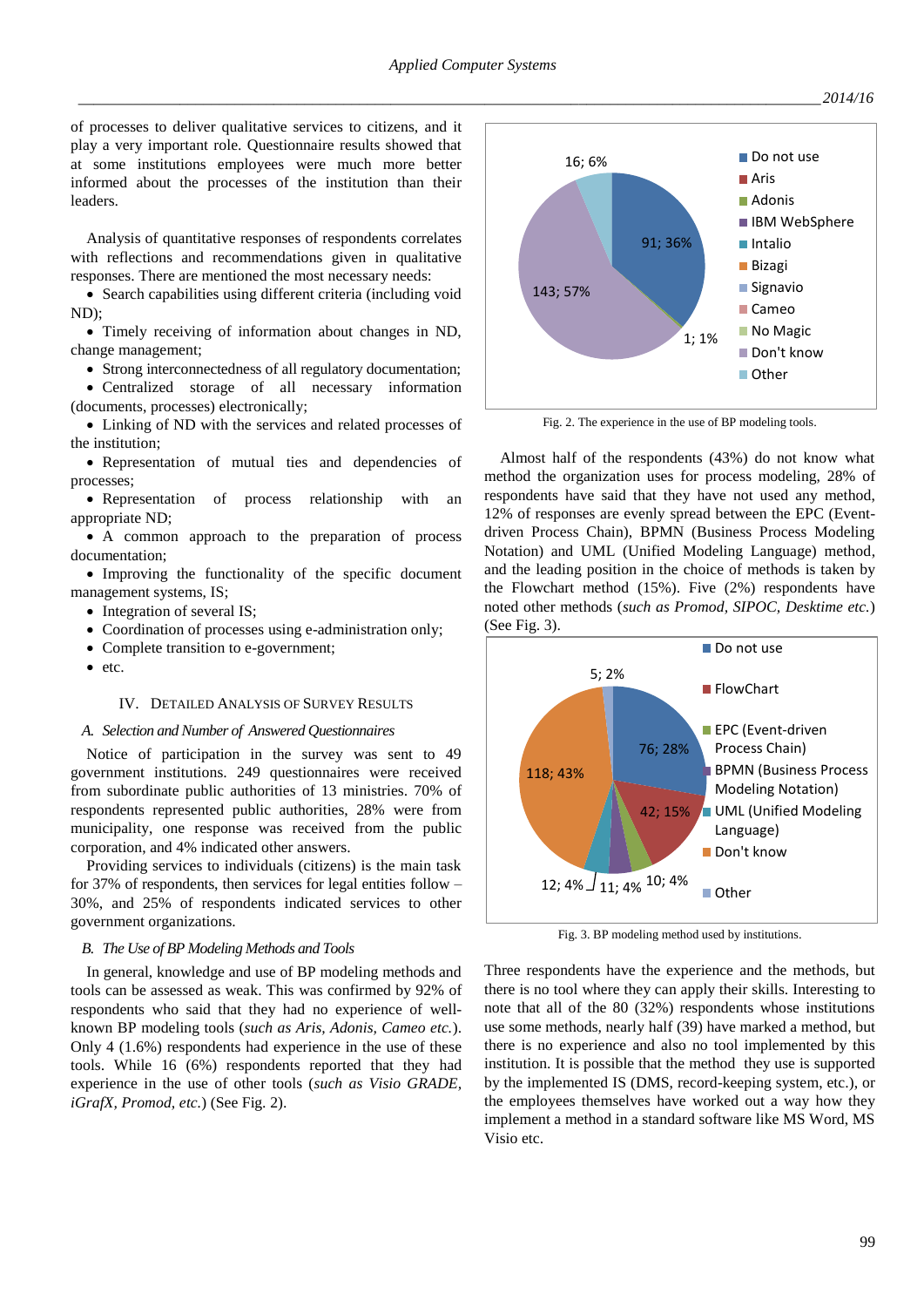## *2014/16 \_\_\_\_\_\_\_\_\_\_\_\_\_\_\_\_\_\_\_\_\_\_\_\_\_\_\_\_\_\_\_\_\_\_\_\_\_\_\_\_\_\_\_\_\_\_\_\_\_\_\_\_\_\_\_\_\_\_\_\_\_\_\_\_\_\_\_\_\_\_\_\_\_\_\_\_\_\_\_\_\_\_\_\_\_\_\_\_\_\_\_\_\_\_\_*

36% of respondents believe that there are no tools used in their institutions, while 57% have said that they have no information on the use of tools in their organizations and 6% have said they use other BP modeling tool (*such as iGrafx, Visio, CAF, Promod, Aloha, Desktime etc*.) (See Fig. 4).



Fig.4. BP modeling tool used in institutions.

All three components – experience, method and tools – are only in 9 (3.6%) answers of respondents, 2 of which represent the same institution. Only the method and tool are used in 3 institutions.

Various responses lead to a conclusion that, on the one hand, the authorities inefficiently use the potential of their employees, on the other hand, employees are given an opportunity to realize the initiative in order to organize processes they are responsible for. For example, the institution in general does not use tools or methods, but the employee himself has found a way to effectively organize his work. However, many activities (in document storage, change management etc.) are left as *"employees' own business".*

## *C. Development and Use of ND in Public Institutions*

The results show that there is a reason to distinguish between internal documents and external documents. Public authorities mostly take part in the development of internal regulations (37%). Development of external documents was selected in 29% of answers of respondents, and development of administrative acts – in 27% of answers of respondents.

From the usage point of view, the most used ones are laws (21%) and regulations of the Cabinet of Ministers (21%). These are external documents and mostly retrieved from online databases. The most used database of ND is www.likumi.lv (33%) and www.mk.gov.lv (23%).

From the quality point of view, internally developed documents seem to be little better in comparison with the external documents. 54% of respondents are almost satisfied (rating 4) with the quality of internal documents, while 49% of respondents assess the quality of external documents as satisfactory (rating 3). This could be due to the transparency and clarity of internal document production cycle. Usually the development of internal documents is carried out within the institution and is guided by the responsible employee. Therefore, this process is easier traceable and the possible ambiguities, uncertainties can be resolved more effectively.

It is worth noting that the use of IS (including BP modeling methods and tools) plays a significant role in the development of documents. Document quality is rated higher where the IS is used. In all institutions, where BP modeling method and tool are implemented, document quality ratings are not lower than 4.

In general, management of ND is good – 37% of respondents have given evaluation 4, 14% of respondents consider it to be excellent (evaluation 5) and 36% think that it is satisfactory (evaluation 3), 11% of respondents have given 2, and in answers of 5 respondents (2%) there is the lowest  $assessment - 1$ .

Regulatory environment is considered to be highly variable [13]. However, the respondents do not confirm this  $-35\%$  of respondents answered that the changes in ND were every six months. It seems to be related to processes an individual employee is responsible for. For each individual, ND does not change often, but for the whole organization the regulatory environment, however, is quite variable. Despite the fact that changes do not happen often, the answers of respondents show that the need to receive timely information on changes is very essential, while 41% of employees follow the changes themselves, 39% receive an e-mail from the person responsible for the process and only 16% receive a notice from the implemented IS (See Fig. 5).



Fig. 5. Receiving information about changes in ND.

Process must be compliant with appropriate ND; therefore, implementation of changes is an important issue in the use of ND. Distribution across multiple sources of receiving of change notification can significantly lower the quality of documents and their compliancy with state laws.

## *D. Process Management of Public Institutions*

Implementation of quality management system (QMS) usually helps to organize the process of ND management [14]. The results of survey show that a majority of processes are described in the institution's internal documentation. This answer has been given by 99 (40%) respondents. Only 21 (8%) respondents have pointed out that there is an ISO 9001 QMS. The rest either do not know about the existence of QMS (25%) or are convinced that QMS is not implemented (24%) in their institutions. 3% of respondents have answered that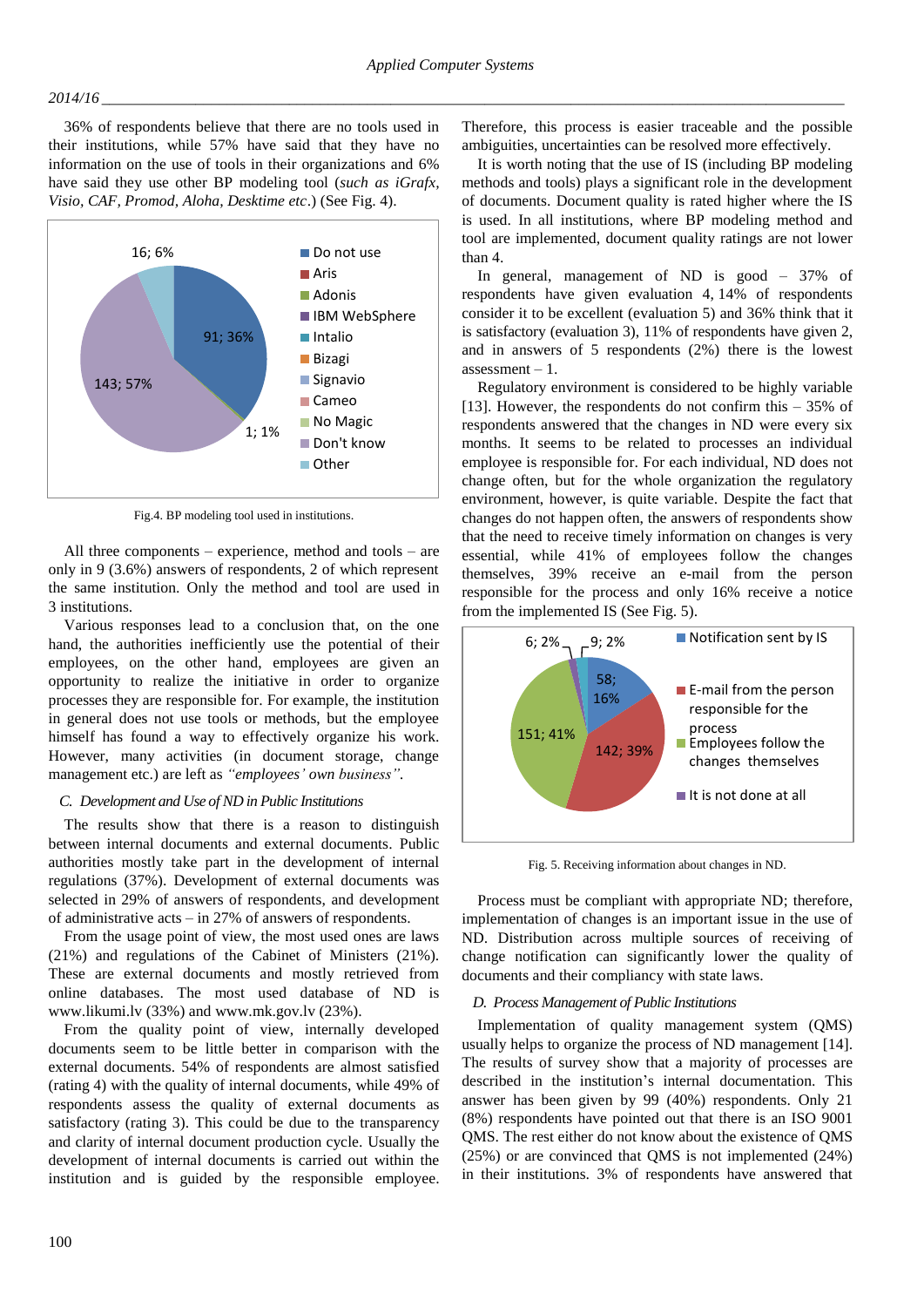other QMS are implemented (such as *LVS EN ISO/IEC 17025:2005*, *CAF (Common Assessment Framework) model, LVS EN/IEC 17020 etc.*)

Almost half  $-122(49%)$  – of respondents have indicated that for the process documentation they use both textual descriptions and diagrams. Most often it is the MS Office software (*MS Word –* 141 (48%), *MS Visio –* 30 (10%)). 20 (7%) respondents showed that they used specialized BP modeling software for the process documentation (See Fig. 6).



Fig. 6. The use of software for process documentation.

However, there are users (10) of specialized BP modeling software that have not indicated the experience, method and tools in questions related to BP modeling. It is possible that to some extent BP modeling activities are supported by the implemented IS. However, all respondents who use any specialized tool for joint management of ND and BP have noted desired functional improvements, where the most necessary needs are "*change management of processes according to regulatory documents"* and "*representation of interdependence of normative documents".*

Professional BP modeling tool (*Adonis*) is used only in one institution. It should be emphasized that there are 3 institutions in public administration which have implemented ISO 9001 quality management system and specialized BP modeling software. One institution has implemented specific BP modeling software. This can be a reason why they have no need to implement QMS, and processes are well described in internal documentation. Two of these institutions serve a "*500 and more*" clients per day and the other two serve "*51–250*" and "*11–50*" clients per day.

In general, respondents are satisfied with the documentation of internal processes and services. Processes are sufficiently documented for 110 (44%) respondents. Services are fully documented for 119 (48%) respondents.

Respondents are sure that the qualitative documentation of processes ensures uniform and precise execution of processes (34%), ability to track the execution of the process (31%) and it is the basis for any legitimate performance of processes, on which 19% of respondents focus.

Although respondents are quite satisfied with documentation of processes and services, 41% of them believe that it still can be done better and necessity for "*improvements* 

*in management and documentation of processes*" is rated with 3. Answers show that the documentation process itself is managed quite well, while for the quality of internal documentation employees (54%) have given evaluation 4. Improvements are necessary in joint management of ND and processes. Therefore, rational implementation and use of BP modeling methods and tools can help to find solutions to these issues.

## *E. The Use of IS in Public Institutions*

IS includes any type of software used by the institution for the management of processes. There can be document management system (DMS), record-keeping system, BP modeling tool, standard MS Office software, as well as internally developed IS. It is positive that nearly half (49%) of respondents store ND in DMS, but for 22% of respondents the storage type of ND is still hard copies. Moreover, an individual approach of each employee to document storage is not safe, but this way has been noted by 11% of respondents (See Fig. 7).



Fig. 7. The way of storage of process documents.

A leader in process documentation storage ways is "*a centralized shared network of institution*" (29%), which is followed by storage in IS (27%) and 22% of respondents still store process descriptions in paper form. 15% of respondents organize the storage of process descriptions individually. It is important to note that 37% of all documents (documents stored in a paper form + documents stored individually) are stored unsafely or ineffectively, while 2% do not store documents at all.

MS Office software (*MS Excel, MS Word* (21%)) is still used in most institutions. Often this software is used together with implemented IS (DMS, record-keeping system etc.). This ensures that the existing IS does not provide all the functionality required for process execution. The most commonly used DMS are DocLogix (13%), LotusNotes (12%), DocsVision (7%), Namejs (5%), etc. Other ISs constitute 10%, and they are "*ACTO, Optima WorkFlow OneSystems, RDLIS, KAVIS, RDLIS, DMS developed by Vidzeme University, DMS –"intra", DATORIKA, VUIS, KUVIS, SAIS (Social Insurance information System), URIS, ELDIS etc.*" (See Fig. 8).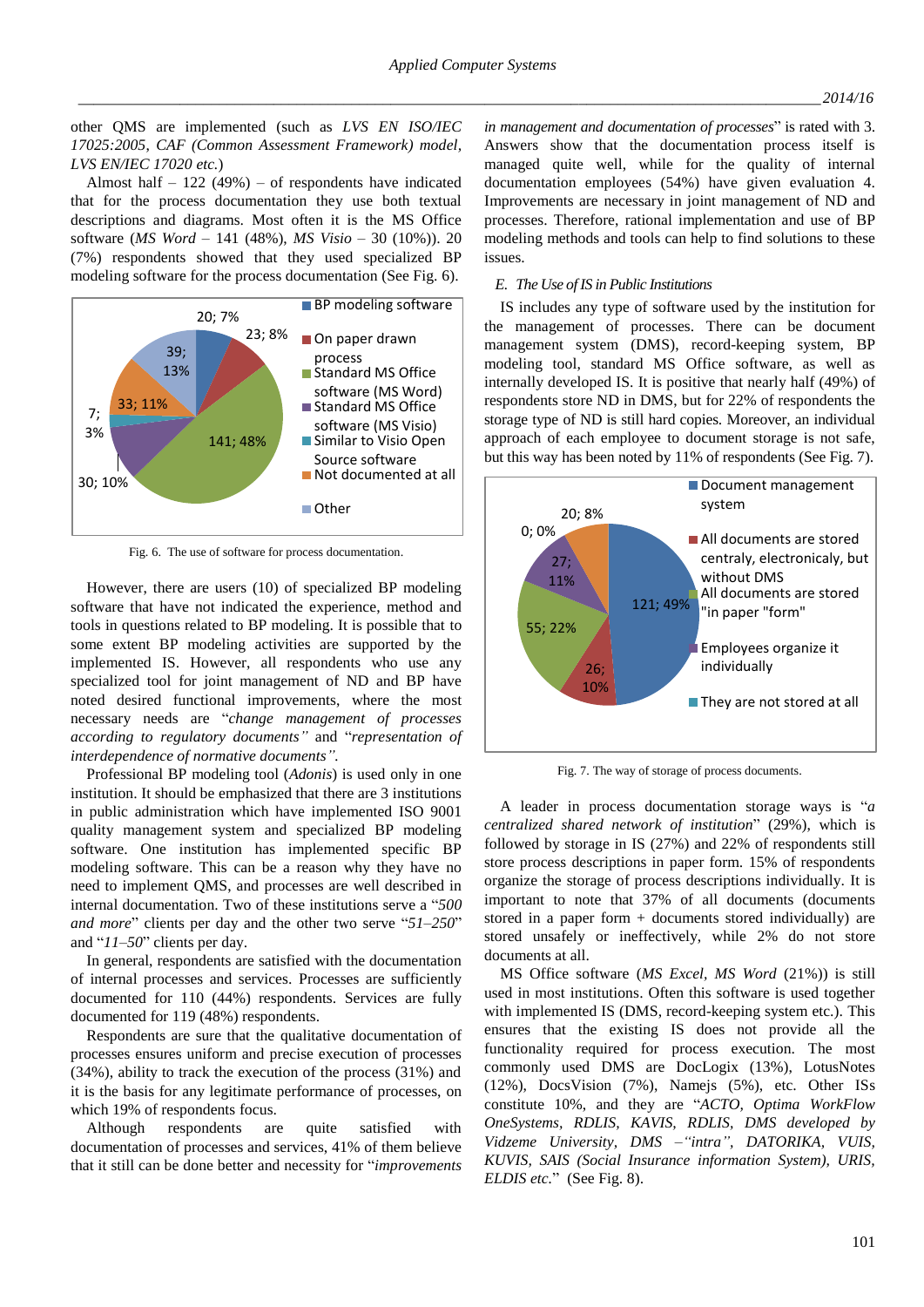



Fig. 8. The use of IS for development, use and storage of ND and processes.

Respondents' expectations about the improvements of IS functionality depend on the level of detail of question.

There are 2 main needs in the improvement of *ND management* using IS: 1) a variety of search options and 2) change management; both have been evaluated by 19% of respondents. The next important need is a possibility to show links and dependency in ND (17%), a common approach in storing ND electronically (16%), and 15% of respondents have indicated that the document status display facilities are also not sufficiently implemented.

In *process documentation and management*, 20% of respondents have emphasized a possibility to depict process relation with appropriate ND. For 19% of respondents the next important need is depiction of linking and dependency of processes, change management (16%) and display of qualitative and quantitative indicators of process execution (15%). Necessity to show processes both textually and graphically are equally appreciated by respondents (12%).

There are 3 main issues in *BP and ND joint management*: change management, performance monitoring and compliance management of ND. The role of change management has been evaluated by 16% of respondents, the process execution control is essential for 14% and the opportunity to examine the process and ND compliance has been appreciated by 13% of respondents. Interestingly that the need for change management of processes is greater than the need for change management of ND in case a business process is changing (14%). This could be due to the specific use of external and internal ND (See Fig. 9).



Fig. 9. The most necessary needs in improvements of IS functionality to ensure ND and BP joint management.

It is interesting to analyze the answers of respondents who have indicated that IS cannot provide any support. There are 16 (2%) of such respondents in ND management, 34% in process management and 11 (4%) in BP and ND joint management.

Ten of respondents have noted that there is no need for improvements in ND management, but at the same time they have pointed out necessary improvements in process management and BP and ND joint management. Response of one specific authority shows that the ND and process management is in order, and no improvement is needed, but in BP and ND joint management there are marked all possible suggestions for the improvement of functionality. This institution uses BP modeling method, VISIO is used as a BP modeling tool and ISO 9001 QMS is also implemented. In this case, a professional BP modeling tool can be used as a common environment for improving the whole performance of processes.

Analyzing the answers of the required functionality for BP and ND joint management, there is an answer of respondent that no improvement is necessary because all necessary functionality provides the existing DMS (from the list of professional DMS). Another reason to deny any need for improvement is internally developed DMS, which exactly performs tasks of specific institution. It should be noted that out of the 11 respondents who believe that no better functionality is required, only 2 have shown BP modeling method (Flowchart). The rest have no experience in BP modeling and also there are not any method and tool specified. This indicates that they have no idea about BP modeling at all.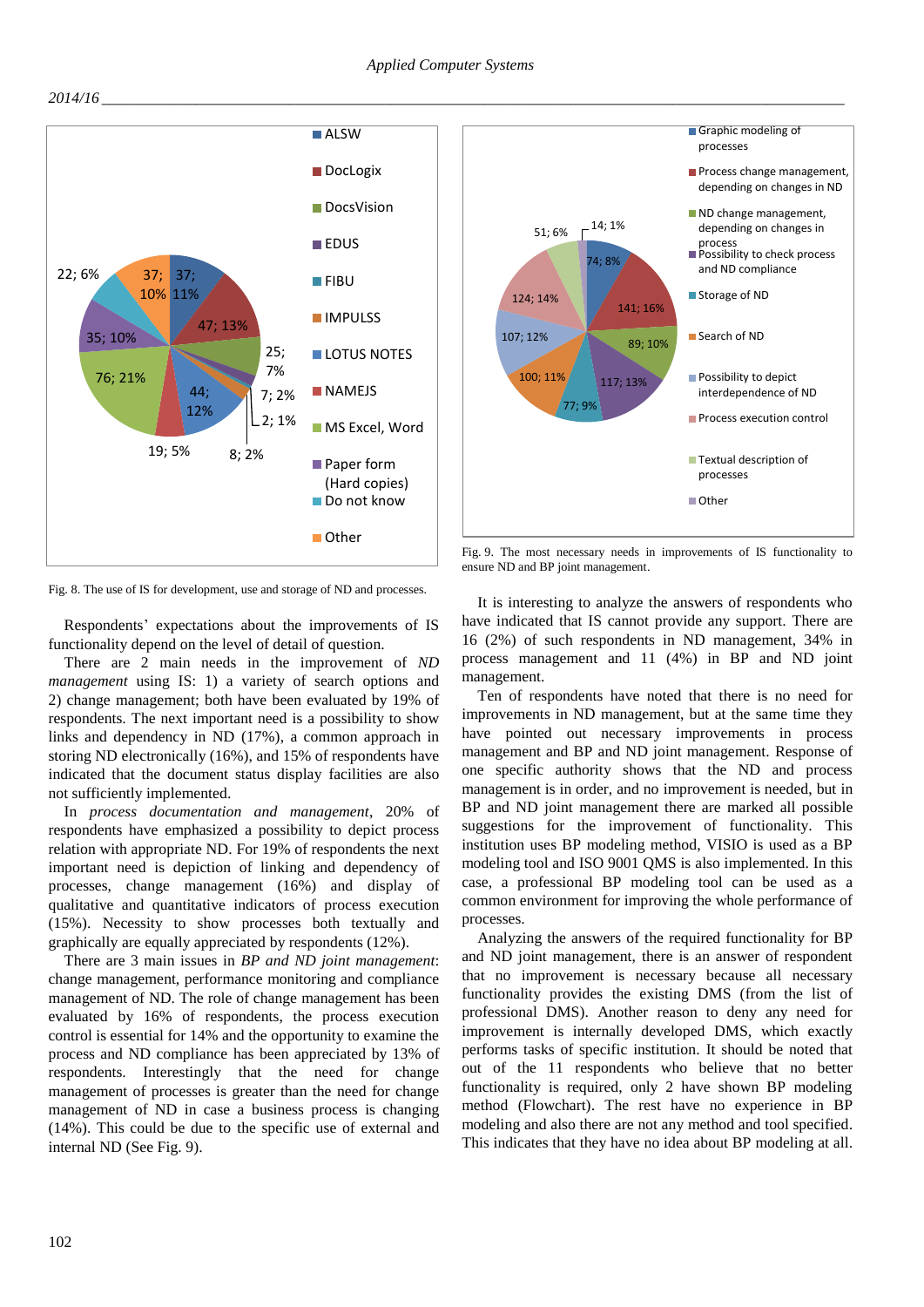It means that the one who has used a method or tool can point out also improvements of existing functionality. But the one who does not use any approach or method even does not know what to point out. Therefore, during the implementation of BP modeling methods and tools it is worth taking into account the experience and knowledge of those institutions who have already made an effort in this direction. They could provide with more constructive and informed judgments on the implementation of BP modeling methods and tools in public institutions.

Despite the wide range of used IS, all the necessary functionality is not supported, especially in change management, document linking and interdependency depiction, compliance management etc.

# V. SUMMARY AND FUTURE RESEARCH

The most important findings made on the basis of the detailed analysis of results allow setting a number of hypotheses about the existing processes and related ND in public administration:

1. Institutions do not use knowledge and experience of their employees 100%.

2. If employees do not have experience in the use of tools and methods, then the organization does not use specialized modeling tools and techniques.

3. Institutions with a number of clients over 250 per day have better knowledge about BP modeling, and processes; they are better managed; namely, the number of clients served per day plays a significant role in improving the whole process and ND management.

4. The need to cooperate with other state institutions positively influences the need of implementing BP modeling methods and tools.

5. The possibility to use IS has a positive impact on development of qualitative documents and processes.

6. The regulatory environment is highly variable.

7. Frequency of changes affects the necessity of using change management tools.

8. IS provides information on changes in ND.

9. Standard MS Office software still is a leader in the development of documents.

10. Processes of services are documented regardless of the quality management system is implemented or not.

11. Internal processes are documented regardless of the quality management system is implemented or not.

12. Implementation of quality management system improves the use and management of ND.

13. IS provides service execution traceability.

14. Internally developed specific IS usually satisfies the needs of users.

15. Existing IS does not link ND with the services provided.

16. ND (both internal and external) storage facilities are fragmented.

17. Search functionality in the existing IS is insufficient.

18. The existing IS for document management does not exclude the use of external IS for external ND.

19. All subordinated institutions of one organization use the same IS.

Analyses of detailed results, on the basis of which hypotheses have been set, conclusions and key findings made, clearly ensure the usefulness of implementation of BP modeling methods and tools to reach all advantages offered by BP un ND joint management. In addition, it is important to take into account the experience and knowledge of institutions, which have already done much in the field of modeling and automation of their processes.

At the end of this article, it is worth citing the recommendations of a respondent who represents an institution with more than 500 clients per day. To improve the management of processes and ND joint management there is a necessity of: "*A strong interconnectedness of regulatory documents at all levels (with links too), storage of all information in one place, the possibility to view it and to search at all necessary cuts. Links between regulatory documents, services provided and information system processes*"*.*

## ACKNOWLEDGEMENT

Research has received funding from the research project "Information and Communication Technology Competence Center" co-financed by the European Regional Development Fund contract No. L-KC-11-0003, signed between ICT Competence Centre and Investment and Development Agency of Latvia, Research No. 1.13 "Research of Automated Analysis of Regulatory Documents and Business Process Compliance Management", implemented by JSC RIX Technologies.

## **REFERENCES**

- [1] B. Ebuliņa, I. Grīnbergs, M. Šitcs, L. Naumova, Labās prakses izpēte, Publiskās pārvaldes dokumentu pārvaldības sistēmu integrācijas vides izveide, SIA "Evolution Consulting", 2009 Available: http://www.vraa.gov.lv/uploads/petnieciba/petijumi/Edokumentu%20pro jekts\_Arvalstu%20labakas%20prakses%20izpete.pdf [Accessed: Sept., 2014]
- [2] Latvijas Nacionālais Attīstības Plāns 2014–2020, Pārresoru koordinācijas centrs, 2012 Available: http://www.pkc.gov.lv/images/ NAP2020%20dokumenti/20121220\_NAP2020\_Saeim%C4%81\_apstipri n%C4%81ts.pdf [Accessed: Sept., 2014]
- [3] B. M. Araujo, E. A. Schmitz, and A. L. Correa, "A method for validating the compliance of business processes to business rule" *in [SAC](http://www.acm.org/conferences/sac/sac2010)  ['10](http://www.acm.org/conferences/sac/sac2010) Proceedings of the 2010 ACM Symposium on Applied Computing,*  2010, pp. 145–149.
- [4] G. Governatori, "Law, logic and business processes" in *the 3rd International Workshop on Requirements Engineering and Law (RELAW)* , 2010, pp. 1–10.
- [5] W. M. K. Trochim, Research methods knowledge base [Online] Available: http://www.socialresearchmethods.net/kb/survey.php [Accessed: June, 2014]
- [6] P. Ghauri and K. Gronhaug, *Research methods in Business studies. 3rd edition*, Prentice Hall, 2010.
- [7] M. C. Jurisch, C. Ikas, W. Palka, P. Wolf, H. Krcmar, "A Review of Success Factors and Challenges of Public Sector BPR Implementations" in *45th Hawaii International Conference on Systems Science (HICSS 2012)*, Maui, Hawaii, 2012.
- [8] G. Boella, M. Janssen, J. Hulstijn, Managing legal interpretation in regulatory compliance *in [ICAIL'13](http://icail2013.ittig.cnr.it/) Proceedings of the Fourteenth International Conference on Artificial Intelligence and Law*, 2013, pp. 23–32.